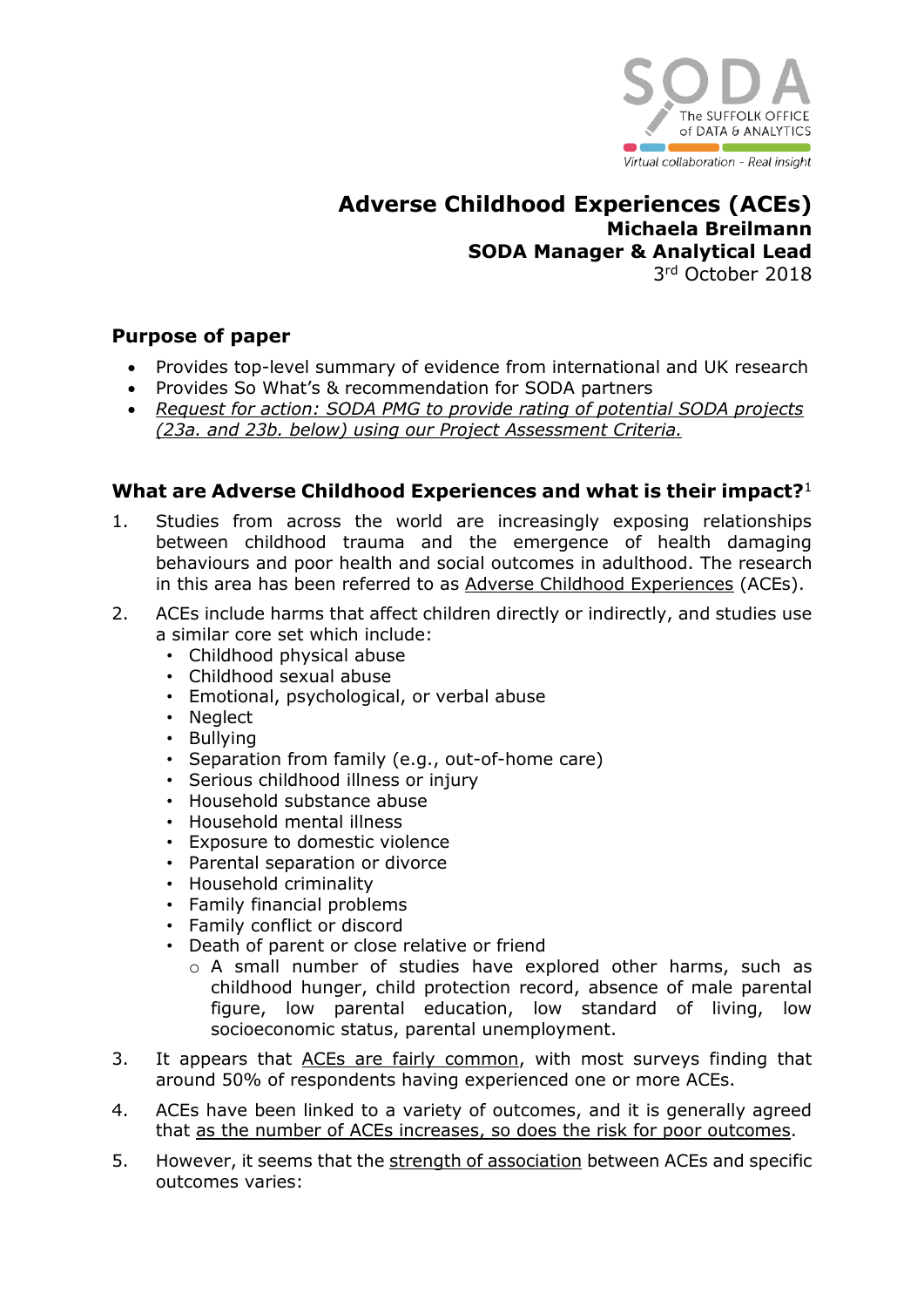

- weak or modest for physical inactivity, overweight or obesity, and diabetes;
- moderate for smoking, heavy alcohol use, poor self-rated health, cancer, heart disease, and respiratory disease;
- strong for sexual risk taking, mental ill health, and problematic alcohol use; and
- strongest for problematic drug use and interpersonal and self-directed violence.
- *6.* It has been concluded that *"outcomes showing the strongest relations with multiple ACEs (violence, mental illness, and problematic substance abuse) can represent ACEs for the next generation (exposure to parental domestic violence, mental illness, and substance use) and thus are indicative of the intergenerational effects that can lock families into cycles of adversity, deprivation, and ill health."<sup>1</sup>*
- *7.* More recently studies have begun to identify associations between multiple ACEs and broad harms to life prospects, including education, employment, and poverty. Though further research is needed in this area.

#### **What is the evidence around ACEs and their impact in the UK?**

- 8. Since 2012 five cross-sectional, case-controlled, or cohort studies have been conducted across the UK (*see Appendix 1 for detail*):
	- A UK-wide survey with a nationally representative sample of 1,500 respondents in 2012<sup>2</sup>;
	- A 2013 survey with 3,885 respondents from England (nationally representative) $3,4,5$ ;
	- In 2015, Hertfordshire, Northamptonshire & Luton conducted a survey with 5,454 residents<sup>6</sup>; and
	- Two nationally representative surveys have been conducted in Wales in 2015 $^{7,8,9}$  (2,028 respondents) and in 2017<sup>10</sup> (2,500 respondents).
- 9. Most of these surveys tried to establish an understanding of prevalence and the associations between ACEs and health damaging behaviours, poor physical / mental health and social outcomes in the general population.
- 10. Prevalence of ACE in the adult populations researched across the UK were similar to those observed in studies from other countries.
	- Overall levels of exposure to ACEs amongst the respondents from these surveys ranged from 44% to 50% of respondents having experienced at least one ACE; while exposure to 4 or more ACEs ranged from 8.3% to 14%.
	- While the prevalence of experienced ACEs differed somewhat amongst the researched populations, the order of prevalence was consistent:
		- o Parental separation or divorce (18% 25%)
		- o Emotional, psychological, or verbal abuse (17% 23%)
		- $\circ$  Childhood physical abuse (14% 17%)
		- o Exposure to domestic violence (12% 17%)
		- o Household mental illness (11% 18%)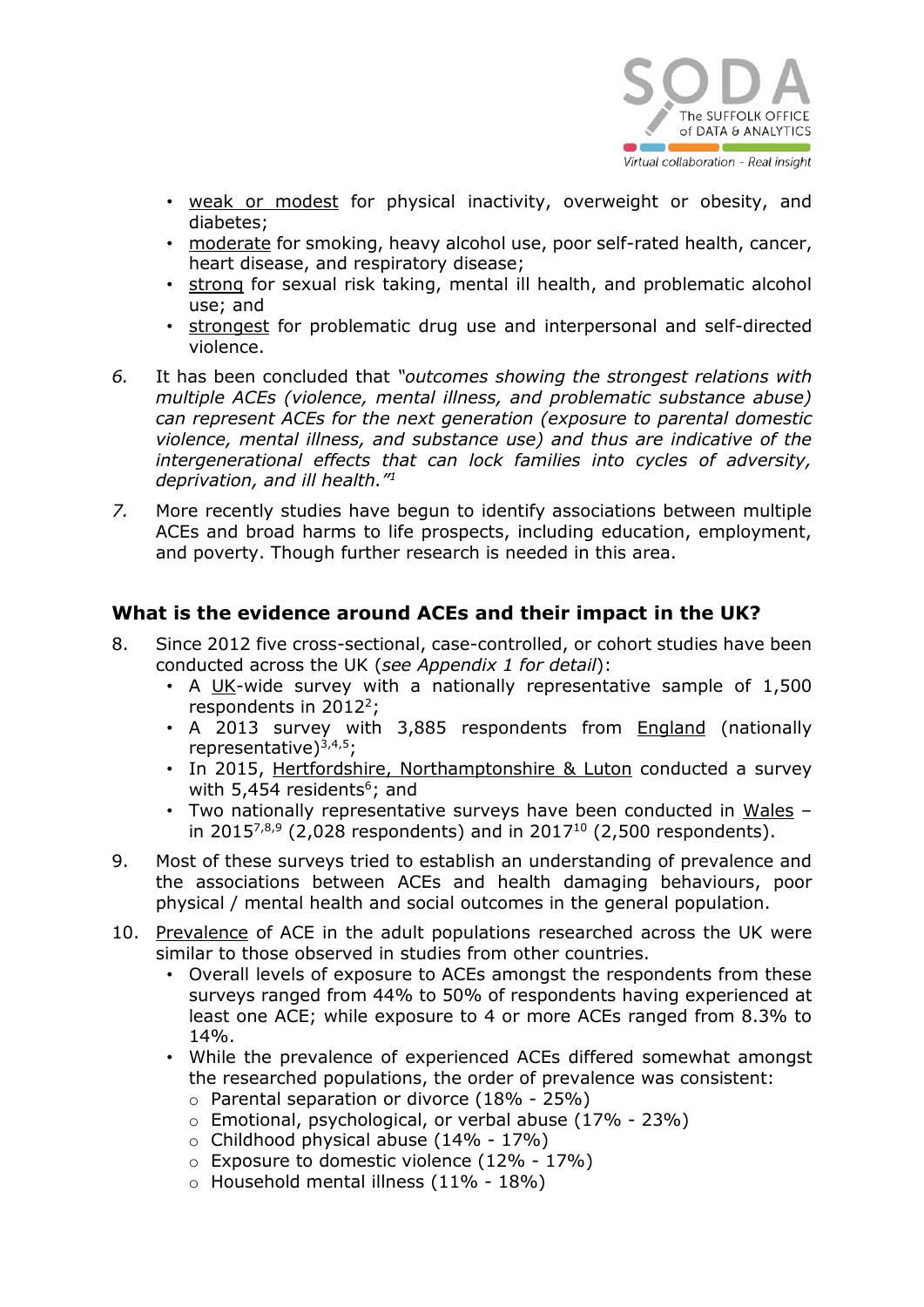

- o Household alcohol abuse (9% 14%)
- $\circ$  Household drug abuse (4% 6%)
- o Childhood sexual abuse (3% 10%)
- o Household member incarcerated (3% 5%)
- 11. Findings around the impact of ACEs from the surveys conducted in the UK are also consistent with international findings:
	- ACEs are linked most strongly with violence (perpetration, victimisation, incarceration), substance abuse, sexual risk-taking and mental ill health.
	- All health damaging behaviours, poor health and social outcomes in adulthood, including disease development and premature mortality, increased as the number of ACEs increased.
- 12. The most recent survey from the  $UK^{10}$  looked at the types of resources that may help protect people who experience(d) ACEs from suffering their harmful effects. The survey asked adults about a range of resilience resources, such as personal skills, positive relationships, community support, leisure /social activities and cultural connections, as children and adults; their exposure to ACEs; and their physical and mental health. It concluded that "…*while resilience factors may provide some protection, they do not entirely counter the risks associated with exposure to multiple ACEs. For all mental illness measures examined here a combination of high resilience and low ACEs provided the lowest risks of lifetime and current mental illness. Thus, primary prevention to avoid ACEs in future generations is critical in improving the mental health of the population."*

#### **Some examples of ACE work across the UK include**<sup>11</sup>

- 13. Blackburn, Whitton Park Academy amendment of school policy to embed ACE approach; creation of a working group of teachers to share good practice, to implement consistent approach, to reinforce school behaviour and practice de-escalation techniques; conducted "school well-being survey" to identify areas of specific focus and supplement existing PCSHE curriculum, pastoral and behaviour management systems.
- 14. Hertfordshire findings from ACE study informed Hertfordshire's Joint Strategic Needs Assessment on 'Children's Life Chances' and are being incorporated into new JSNA reports wherever applicable on an ongoing basis to ensure that the messages become embedded in the local narrative for commissioners and decision-makers.
- 15. Lancashire Constabulary working on early action prevention & ACE
- 16. Luton using findings within "Flying Start" early years strategy and considering ACE awareness in schools.
- 17. Northamptonshire exploring how to embed ACE in existing services and H&W Board; working towards becoming an "ACE aware county".
- 18. Wales exploratory work across sectors in many areas; established a Hub to tackle ACE (with government commitment & funding); developing a research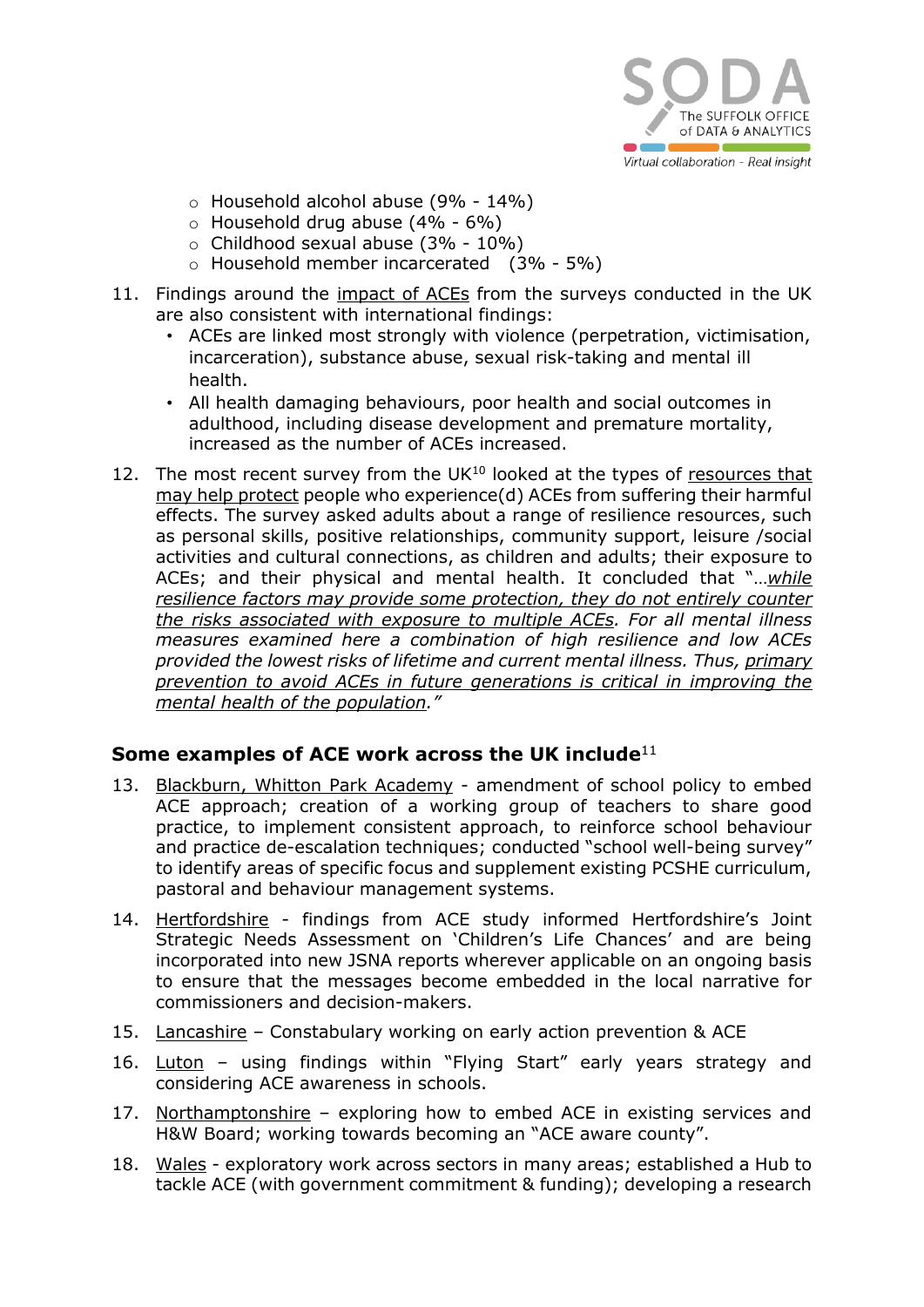

agenda; exploring ACE in the criminal justice system, focus on breaking the generational cycle of crime though prevention and early intervention (2 year project funded by the Police Innovation Fund). [\(http://www.wales.nhs.uk/sitesplus/888/page/88524\)](http://www.wales.nhs.uk/sitesplus/888/page/88524)

- West Midlands established 'Violence Prevention Alliance', which is
	- o facilitating the implementation of schools based primary prevention programme across the region
	- o setting up a peer leadership programme which focuses on building resilience, relationships and shaping a respectful culture (Mentors in Violence Prevention).
	- o proposing to employ 'ACE Coordinators' to work with partners across the system, equipping them add value to their services through using ACE (coordinators will provide training and advise on practice)
	- o supporting health settings to undertake work to prevent violence and harm, and identify harm earlier through proactive identification, e.g.
		- training GP practice staff to identify domestic violence and refer to a DV worker linked to the practice
		- working with acute partners to test having voluntary sector workers in A&E to pick up and work with patients where there are underlying factors of violence & vulnerability behind their attendance
		- working with dental colleagues to identify and respond to patients affected by DV

[\(http://violencepreventionalliance.org/\)](http://violencepreventionalliance.org/)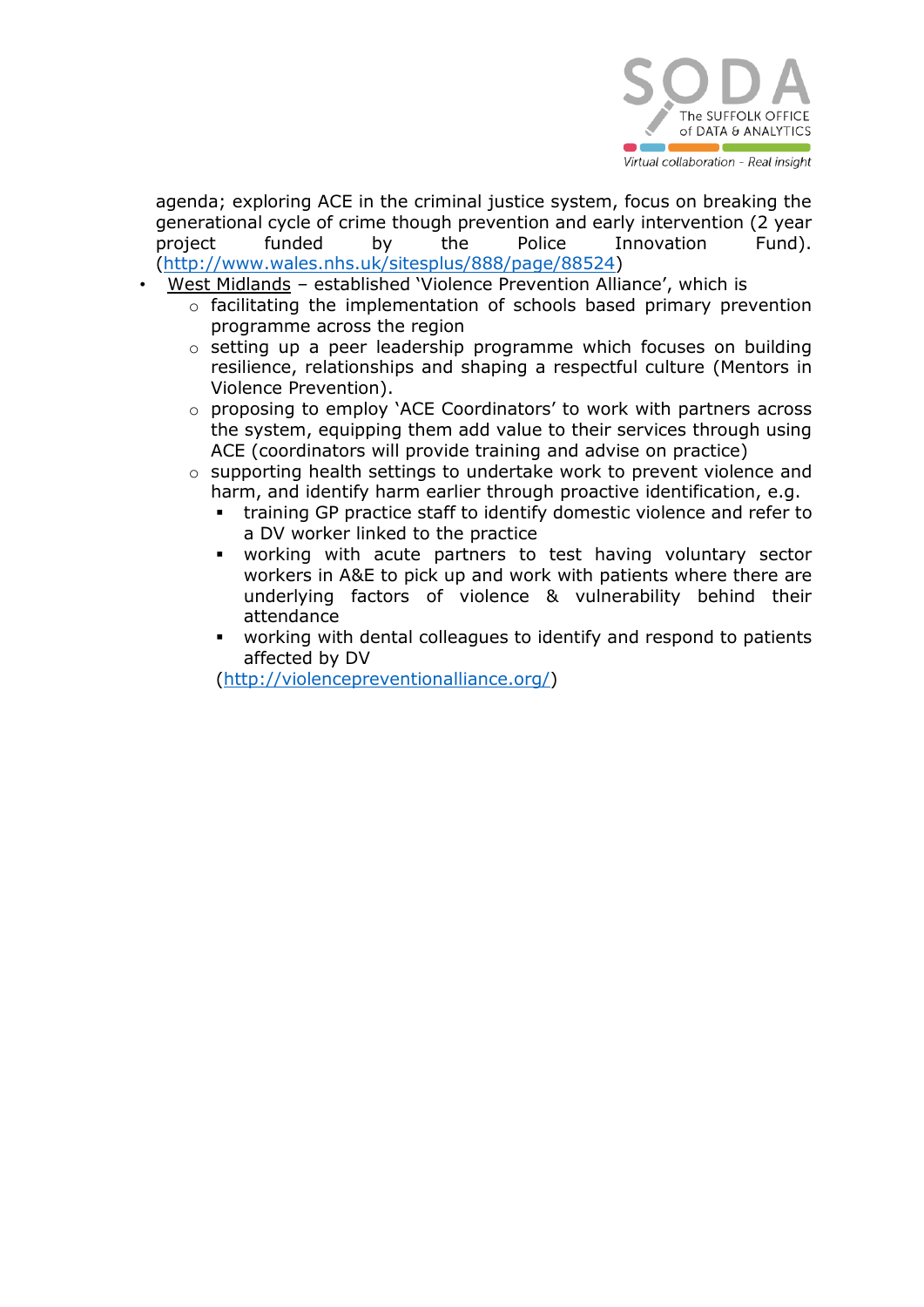

#### **So What's & recommendation**

- 19. The available evidence from both international and national surveys is consistent. Applying the numbers from the nationally representative survey of English residents conducted in 20133,4,5 to the latest ONS population estimates from 2017<sup>12</sup>, there are 198,409 18-69 year-olds in Suffolk, who experienced at least one ACE, with
	- o 97,067 having experienced one ACE;
	- o 65,851 two to three ACEs; and
	- o 35,491 four or more ACEs.
- 20. Applying the same prevalence to the current population of children and young people population (0-18 years), would mean there are 70,947 CYPs in Suffolk experiencing at least one ACE. There would be:
	- o 34,709 experiencing one ACE;
	- o 23,547 two to three ACEs; and
	- o 12,691 four or more ACEs.
		- o *Note: we often apply national figures to the ONS population numbers for Suffolk to establish local prevalence (e.g. we did this extensively as part of the Suffolk +20 work); but as always there are some caveats around this methodology. In this case we need to remember that the surveys do not establish at what age ACEs appear during childhood and whether they occur consecutively or all at the same time.*
- 21. National / international research is more likely to give compelling evidence about the relationship between ACEs and outcomes, rather than investing in local data work on a small and complex sample (which would be timeconsuming and expensive).
- 22. ACEs appear to be linked to important outcomes in health and social care, criminal justice, policing, education, etc. This makes for a compelling case for increased collaborative / multi-agency focus on prevention of ACEs and the reduction of their effects.
- 23. However, the Suffolk System is already focussing on collaboration and prevention in the same space, e.g. Suffolk Violence and Abuse Partnership, Troubled Families, MASH, most existing early years, parenting and family programmes. Therefore, the question arises – "what would we do differently if we had more data / insight?"
- 24. Impact of any actions / interventions in this space cannot easily be evaluated – as results will not be apparent until children have reached adulthood.
- 25. SODA has explored what relevant data might be held by SODA partners / the wider Suffolk system and has found that data is not easily available, e.g. in CYP this is held in case notes rather than specific, discrete data fields.
- 26. However, there are two existing SODA projects that will provide some insight into ACEs in due course
	- o Domestic Violence Data project: will enable analysis around victims / perpetrators of DV with children in HH.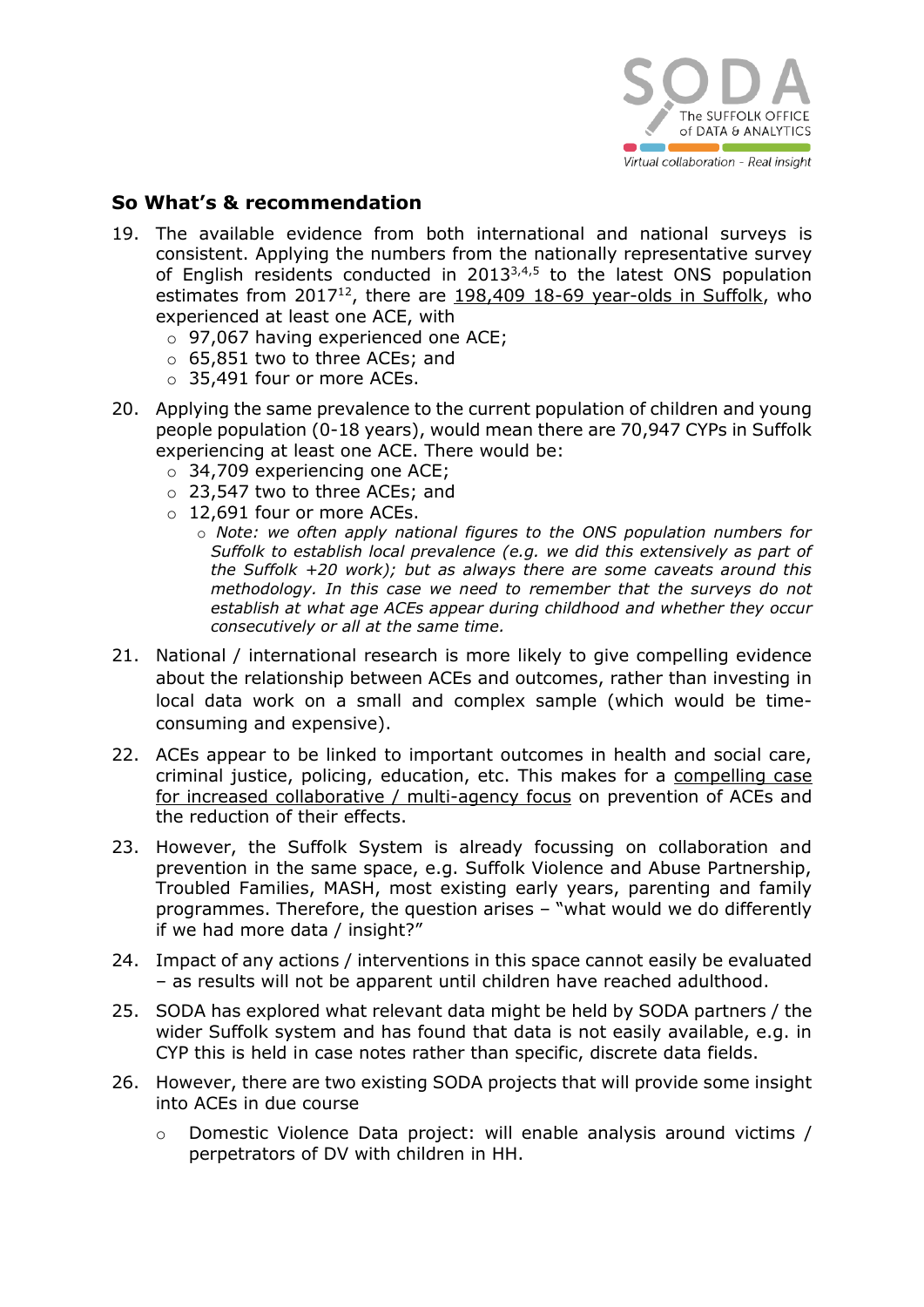

o Data on a place project: will enable analysis around individuals (adults and CYP) that are in contact / accessing services with SODA partners, where ACE factors are present in the HH.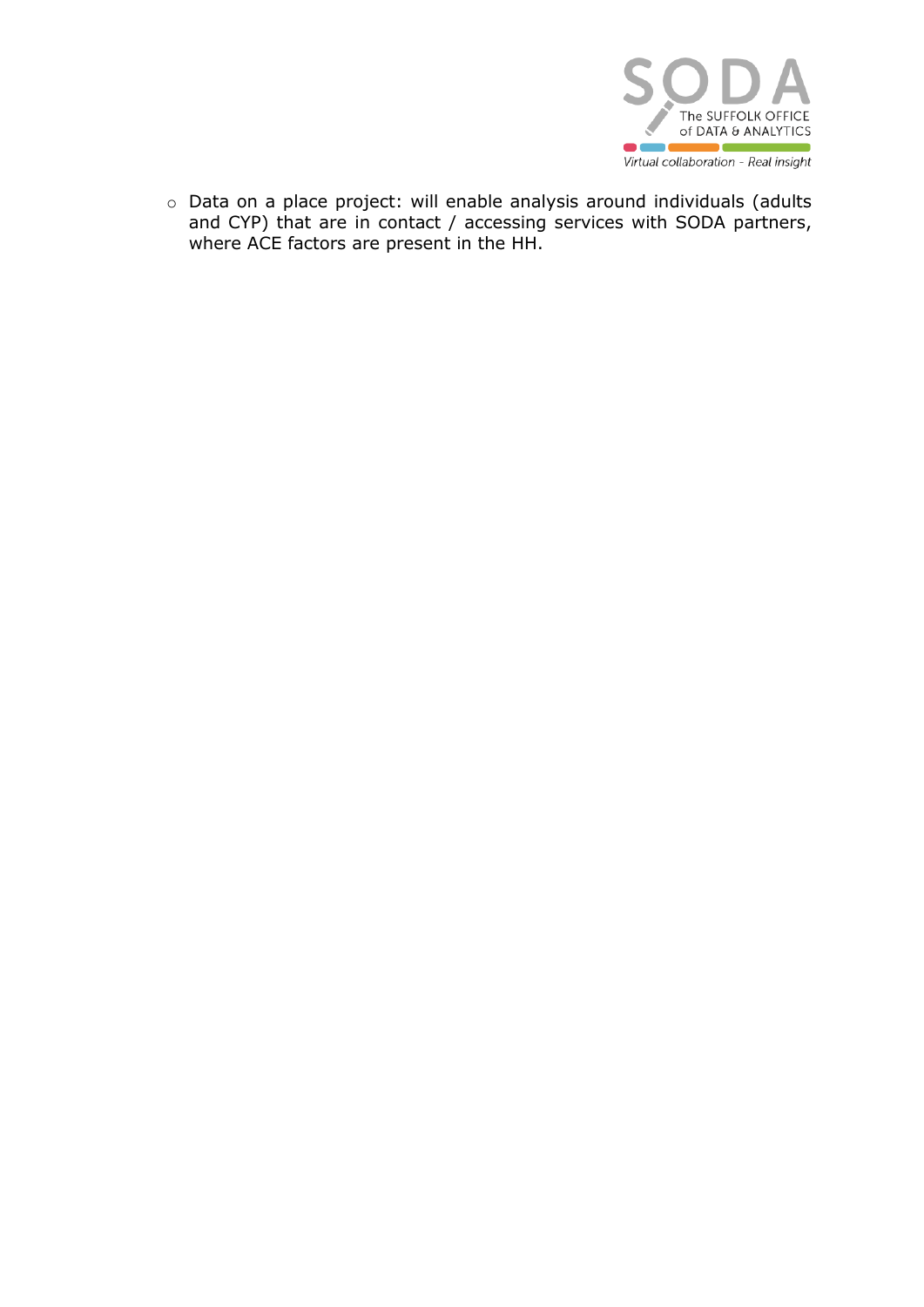

#### **References**

- $1.$  Karen Hughes, et al. (2017), The effect of multiple adverse childhood experiences on health: a systematic review and meta-analysis. Lancet Public Health; 2: e356– 66.
- <sup>2.</sup> Bellis MA, et al. (2014). Adverse childhood experiences: retrospective study to determine their impact on adult health behaviours and health outcomes in a UK population. J Public Health; 36: 81–91. [\(https://academic.oup.com/jpubhealth/article/36/1/81/1571104\)](https://academic.oup.com/jpubhealth/article/36/1/81/1571104)
- <sup>3.</sup> Bellis MA, et al. (2014). National household survey of adverse childhood experiences and their relationship with resilience to health-harming behaviours in England. BMC Med; 12: 72.

[\(https://bmcmedicine.biomedcentral.com/articles/10.1186/1741-7015-12-72\)](https://bmcmedicine.biomedcentral.com/articles/10.1186/1741-7015-12-72)

- <sup>4.</sup> Bellis MA, et al. (2015). Measuring mortality and the burden of adult disease associated with adverse childhood experiences in England: a national survey. J Public Health; 37: 445–54. [\(https://bmcpublichealth.biomedcentral.com/articles/10.1186/s12889-016-2906-](https://bmcpublichealth.biomedcentral.com/articles/10.1186/s12889-016-2906-3) [3\)](https://bmcpublichealth.biomedcentral.com/articles/10.1186/s12889-016-2906-3)
- 5. Karen Hughes, et al. (2016). Relationships between adverse childhood experiences and adult mental well-being: results from an English national household survey. BMC Public Health 16:222. [\(https://bmcpublichealth.biomedcentral.com/track/pdf/10.1186/s12889-016-](https://bmcpublichealth.biomedcentral.com/track/pdf/10.1186/s12889-016-2906-3) [2906-3\)](https://bmcpublichealth.biomedcentral.com/track/pdf/10.1186/s12889-016-2906-3)
- <sup>6.</sup> Ford K., et al. (2016). Adverse Childhood Experiences (ACEs) in Hertfordshire, Luton and Northamptonshire. Liverpool: Liverpool John Moores University. [\(http://www.cph.org.uk/wp-content/uploads/2016/05/Adverse-Childhood-](http://www.cph.org.uk/wp-content/uploads/2016/05/Adverse-Childhood-Experiences-in-Hertfordshire-Luton-and-Northamptonshire-FINAL_compressed.pdf)[Experiences-in-Hertfordshire-Luton-and-Northamptonshire-](http://www.cph.org.uk/wp-content/uploads/2016/05/Adverse-Childhood-Experiences-in-Hertfordshire-Luton-and-Northamptonshire-FINAL_compressed.pdf)FINAL compressed.pdf)
- <sup>7.</sup> Bellis, M.A., et al. (2015). Adverse Childhood Experiences and their impact on health-harming behaviours in the Welsh adult population. Cardiff: Public Health Wales NHS Trust. [\(http://www.wales.nhs.uk/sitesplus/888/page/88504\)](http://www.wales.nhs.uk/sitesplus/888/page/88504)
- 8. Kathryn Ashton, et al. (2016). Adverse Childhood Experiences and their association with Mental Well-being in the Welsh adult population. Cardiff: Public Health Wales NHS Trust. [\(http://www.wales.nhs.uk/sitesplus/888/page/88505\)](http://www.wales.nhs.uk/sitesplus/888/page/88505)
- 9. Kathryn Ashton, et al. (2016). Adverse Childhood Experiences and their association with chronic disease and health service use in the Welsh adult population. Cardiff: Public Health Wales NHS Trust. [\(http://www.wales.nhs.uk/sitesplus/888/page/88507\)](http://www.wales.nhs.uk/sitesplus/888/page/88507)
- <sup>10.</sup> Karen Hughes, et al. (2018). Sources of resilience and their moderating relationships with harms from adverse childhood experiences. Cardiff: Public Health Wales NHS Trust. [\(http://www.wales.nhs.uk/sitesplus/888/page/94697\)](http://www.wales.nhs.uk/sitesplus/888/page/94697)
- 11. Dr Barbara Paterson (2017), PHE Adverse Childhood Experiences (ACE) Safer Communities Through Stronger Partnerships presentation.
- 12. ONS, Population Estimates 2017 [\(https://www.nomisweb.co.uk/query/construct/summary.asp?mode=construct&v](https://www.nomisweb.co.uk/query/construct/summary.asp?mode=construct&version=0&dataset=2002) [ersion=0&dataset=2002\)](https://www.nomisweb.co.uk/query/construct/summary.asp?mode=construct&version=0&dataset=2002)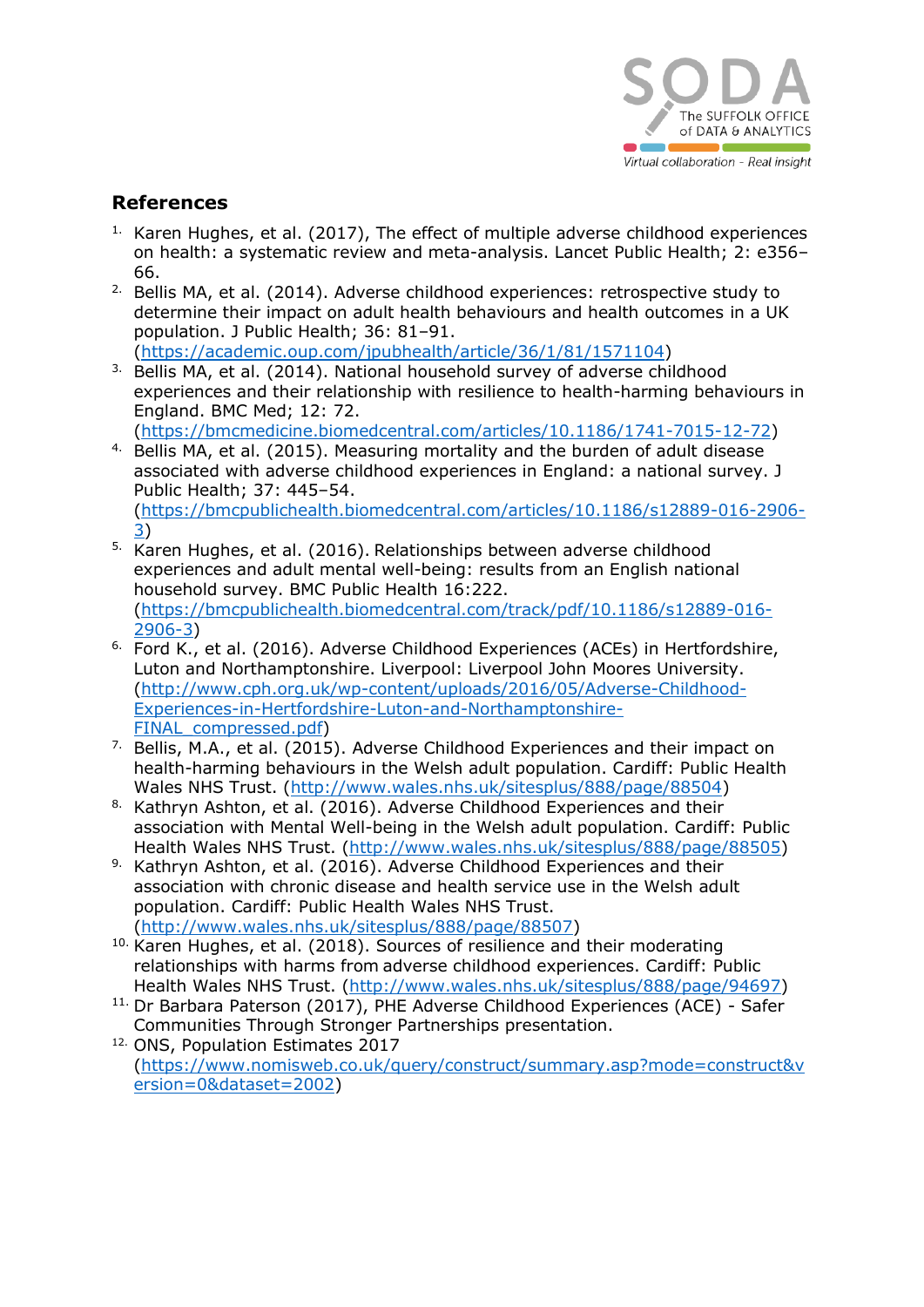

# **Appendix 1 – Detailed overview on UK ACE surveys**

| <b>Where &amp; when?</b>       | Who and how many?                                                                                                                      | <b>What was objective?</b>                                                                                                                                                                                                                                                                                          | <b>What are key findings?</b>                                                                                                                                                                                                                                                                                                                                                                                                                                                                                                                     |
|--------------------------------|----------------------------------------------------------------------------------------------------------------------------------------|---------------------------------------------------------------------------------------------------------------------------------------------------------------------------------------------------------------------------------------------------------------------------------------------------------------------|---------------------------------------------------------------------------------------------------------------------------------------------------------------------------------------------------------------------------------------------------------------------------------------------------------------------------------------------------------------------------------------------------------------------------------------------------------------------------------------------------------------------------------------------------|
| UK (2012) <sup>2</sup>         | 1,500 residents and 67<br>substance users aged 18-<br>70 years in a relatively<br>deprived and<br>ethnically diverse UK<br>population. | Examine associations between<br>$\blacksquare$<br>ACEs and poor health and social<br>outcomes over the life course.<br>Understand the strength of ACEs<br>$\blacksquare$<br>as predictors of poor behaviour,<br>health, criminal justice and<br>educational outcomes.                                               | • 47.1% of individuals reported at least one<br><b>ACE</b><br>12.3% experienced 4 or more ACEs<br>$\blacksquare$<br>The impacts of ACEs on criminality, violence,<br>$\blacksquare$<br>early unplanned pregnancy and retention in<br>poverty means those with ACEs are more<br>likely to propagate a cycle that exposes their<br>own children to ACEs.<br>Population surveys likely underestimate the<br>$\blacksquare$<br>impact of ACEs on long-term health due to<br>premature mortality removing those with<br>more ACEs from the population. |
| <b>England (2013)</b><br>3,4,5 | 3,885 18-69 year olds,<br>nationally representative.                                                                                   | Understand impacts of ACEs on<br>$\blacksquare$<br>behaviour and both physical and<br>mental health outcomes.<br>Understand impacts of ACEs on<br>п<br>non-communicable diseases and<br>premature mortality in England.<br>To understand how ACEs impact on<br>п<br>mental well-being in the general<br>population. | 46.4% of respondents experienced at least<br>$\blacksquare$<br>one ACE.<br>8.3% experienced 4 or more ACEs.<br>٠<br>ACE counts were positively associated with<br>$\blacksquare$<br>deprivation: in England's most deprived<br>quintile, 51.2% of individuals reported at<br>least one ACE, with 12.7% reporting 4 or<br>more.<br>Proportion of respondents suffering each<br>$\blacksquare$<br>ACE:<br>◆ 17% verbal abuse<br>◆ 14% physical abuse<br>◆ 6% sexual abuse                                                                           |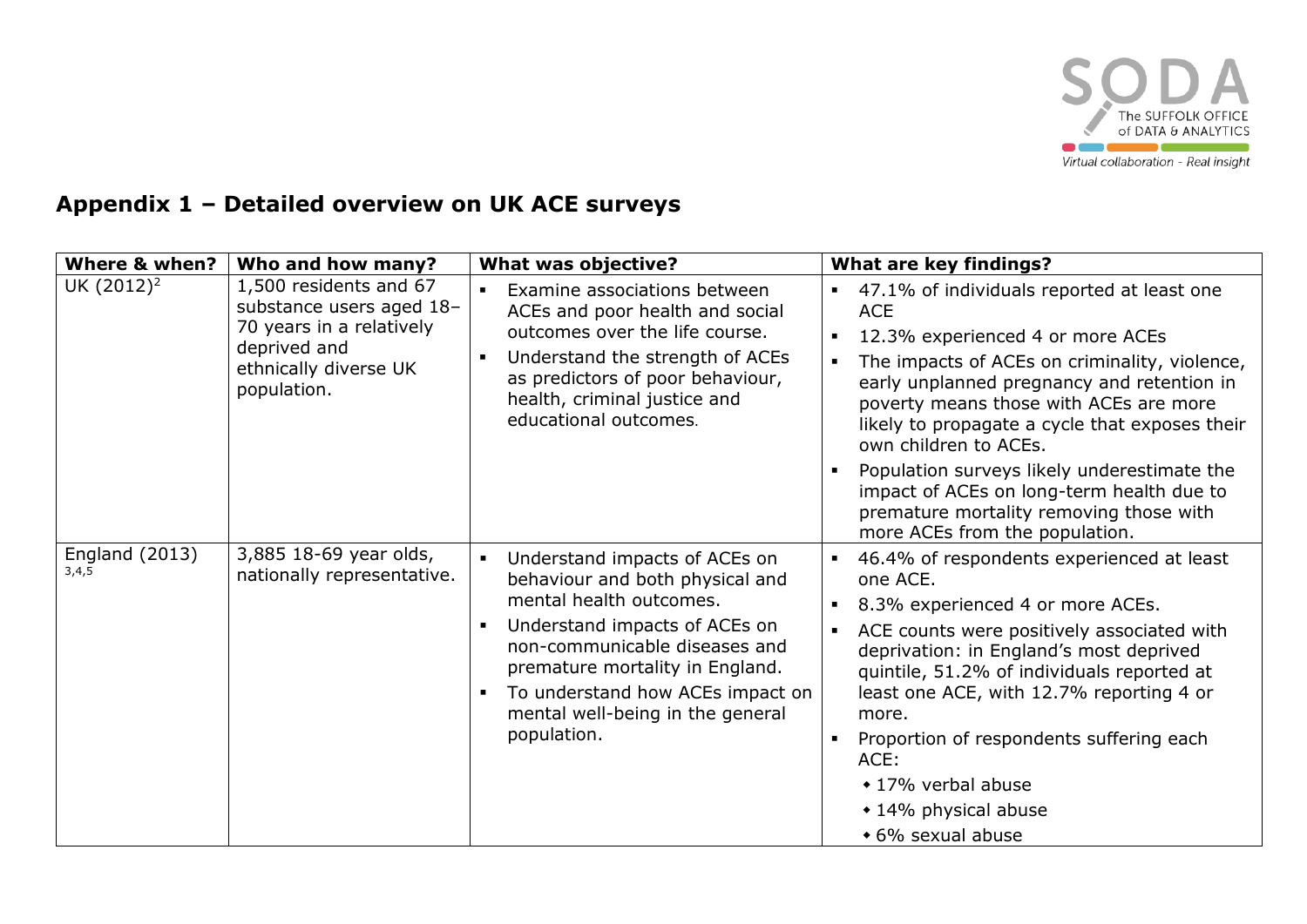

|  | • 23% parental separation                                                                                                                                                                                                                                                                                                                                                                                                                                            |
|--|----------------------------------------------------------------------------------------------------------------------------------------------------------------------------------------------------------------------------------------------------------------------------------------------------------------------------------------------------------------------------------------------------------------------------------------------------------------------|
|  | ◆ 12% household domestic violence                                                                                                                                                                                                                                                                                                                                                                                                                                    |
|  | • 12% household mental illness                                                                                                                                                                                                                                                                                                                                                                                                                                       |
|  | • 9% household alcohol abuse                                                                                                                                                                                                                                                                                                                                                                                                                                         |
|  | ◆ 4% household drug abuse                                                                                                                                                                                                                                                                                                                                                                                                                                            |
|  | • 4% household member incarcerated                                                                                                                                                                                                                                                                                                                                                                                                                                   |
|  | Prevalence of all health-harming behaviours,<br>except low levels of physical exercise<br>increased with ACE count:                                                                                                                                                                                                                                                                                                                                                  |
|  | • having had or caused unintended teenage<br>pregnancy and all violence and criminal<br>justice outcomes (violence perpetration,<br>violence victimization, incarceration) was<br>more than 5x higher in those with $4+$ ACEs<br>(versus those with none).                                                                                                                                                                                                           |
|  | 13.6% of poor diet and up to 58.7% of<br>$\blacksquare$<br>heroin or crack cocaine use is related to<br>ACEs. ACEs also accounted for approximately<br>half of all individuals experiencing violence in<br>the past year, either as a perpetrator or a<br>victim. 37.6% of individuals who have<br>experienced an unintended pregnancy before<br>the age of 18 years could be accounted for<br>by ACEs. (Note: causality could not be<br>established in this study). |
|  | Disease development and premature<br>mortality was strongly associated with<br>increased ACEs.                                                                                                                                                                                                                                                                                                                                                                       |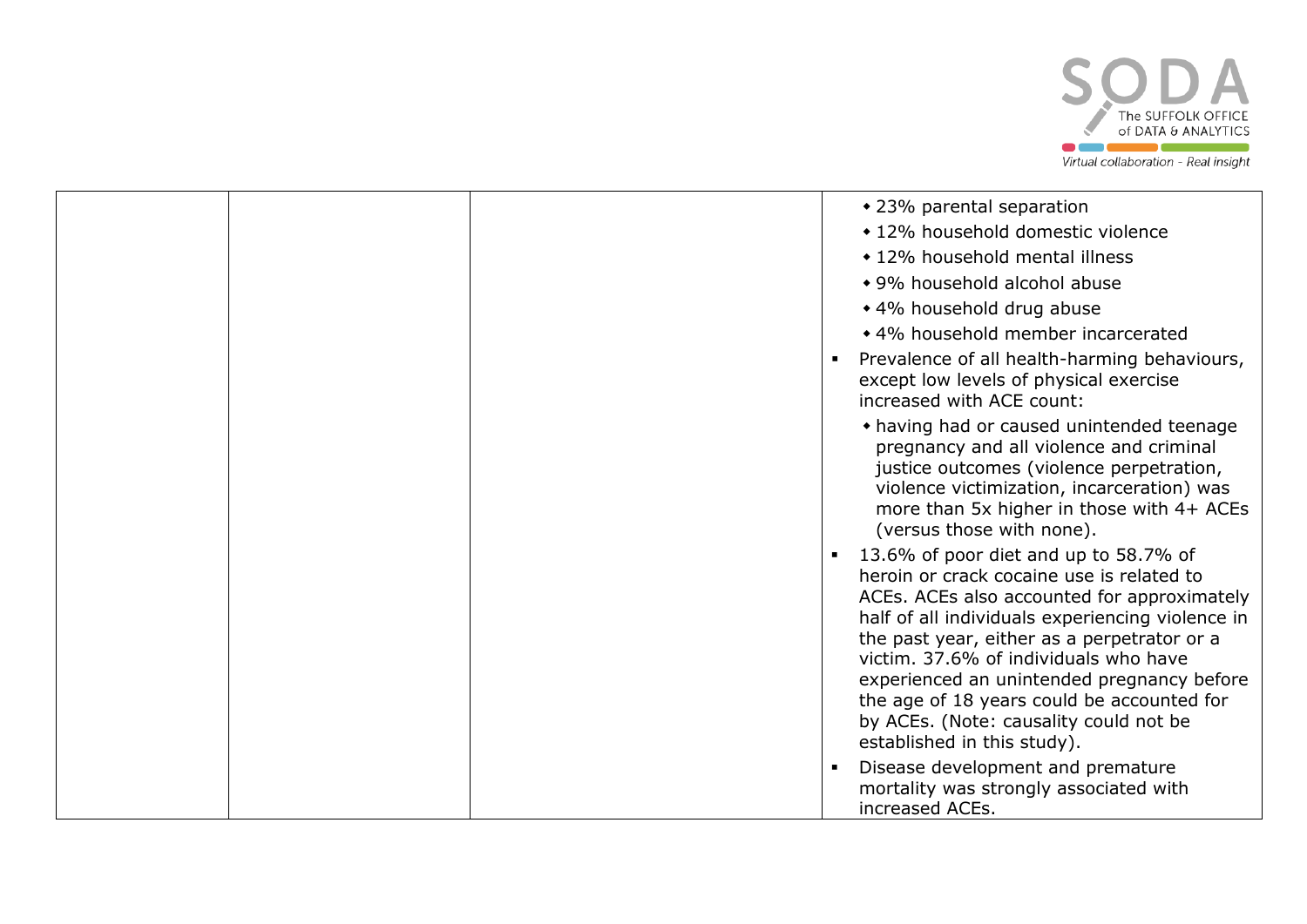

|                                                                        |                                                                                                                                                                                                                                                                                                                        |                                                                                                                                                                                                                                                                    | Individuals with 4 or more ACEs (versus no<br>$\blacksquare$<br>ACEs) had a 2.76 times higher rate of<br>developing any disease before age 70 years.<br>Radically different life-course trajectories are<br>$\blacksquare$<br>associated with exposure to increased ACEs.<br>Low life satisfaction and low mental well-<br>$\blacksquare$<br>being increased with the number of ACEs<br>Of the nine ACEs included in the survey,<br>growing up in a household affected by mental<br>illness and suffering sexual abuse had the<br>most relationships with markers of mental<br>well-being |
|------------------------------------------------------------------------|------------------------------------------------------------------------------------------------------------------------------------------------------------------------------------------------------------------------------------------------------------------------------------------------------------------------|--------------------------------------------------------------------------------------------------------------------------------------------------------------------------------------------------------------------------------------------------------------------|-------------------------------------------------------------------------------------------------------------------------------------------------------------------------------------------------------------------------------------------------------------------------------------------------------------------------------------------------------------------------------------------------------------------------------------------------------------------------------------------------------------------------------------------------------------------------------------------|
| Hertfordshire,<br>Northamptonshire<br>and Luton <sup>6</sup><br>(2015) | 5,454 adults (aged 18-69<br>years) resident<br>in Hertfordshire, Luton,<br>and Northamptonshire.<br>Proportionate<br>number of Lower Layer<br><b>Super Output Areas</b><br>representative of the<br>diversity of each<br>Area (using<br>Index of Multiple<br>Deprivation, ethnicity,<br>and urban/rural<br>breakdown). | To identify the ACE profile of the<br>$\blacksquare$<br>local area<br>establish a baseline for numbers<br>$\circ$<br>of adults, in the local area, who<br>experienced ACEs; and<br>Understand ACEs and their impacts<br>$\blacksquare$<br>in the local population. | 44% of respondents experienced at least one<br>$\blacksquare$<br>ACE.<br>9% experienced 4 or more ACEs.<br>$\blacksquare$<br>Proportion of respondents suffering each<br>ACE:<br>◆ 23% verbal abuse<br>◆ 14% physical abuse<br>• 6% sexual abuse<br>◆ 18% parental separation<br>• 16% household domestic violence<br>• 11% household mental illness<br>• 11% household alcohol abuse<br>◆ 4% household drug abuse<br>• 3% household member incarcerated<br>Compared with people with no ACEs, those<br>with 4+ ACEs are more likely to                                                   |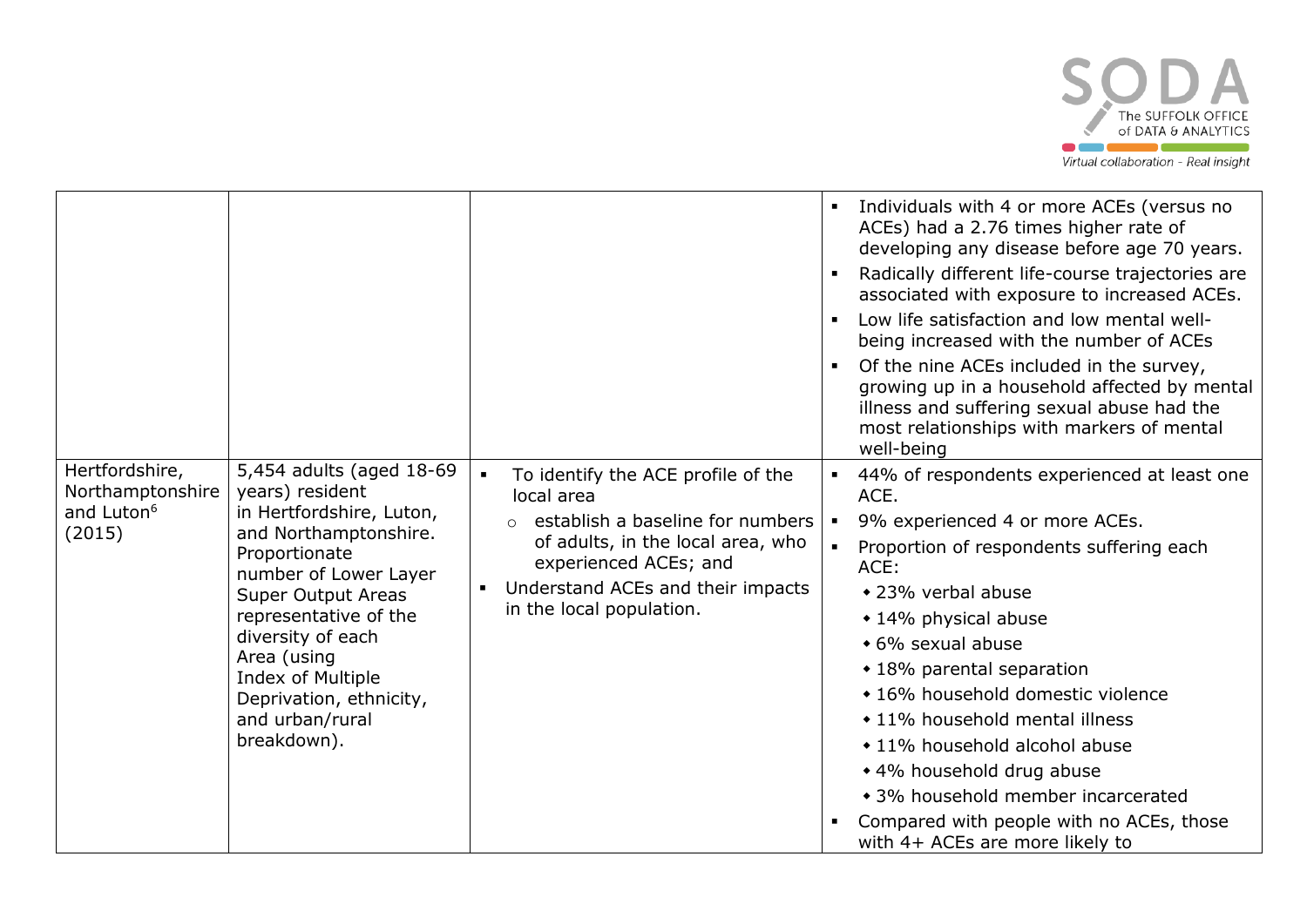

|                               |                                                                                                                                   |                                                                                                                                                                                                                                                                                                 | • currently binge drink (2x more likely)<br>$\bullet$ have a poor diet (2x)<br>$\triangleleft$ smoke (3x)<br>$\bullet$ have had sex while <16 yrs old (4x)<br>• have smoked cannabis (4x)<br>• had or caused unintended teenage<br>pregnancy (4x)<br>• been a victim of violence (8x)<br>• committed violence (10x)<br>been incarcerated at any point in their<br>lifetime (8x)                                                                                                                                                                            |
|-------------------------------|-----------------------------------------------------------------------------------------------------------------------------------|-------------------------------------------------------------------------------------------------------------------------------------------------------------------------------------------------------------------------------------------------------------------------------------------------|------------------------------------------------------------------------------------------------------------------------------------------------------------------------------------------------------------------------------------------------------------------------------------------------------------------------------------------------------------------------------------------------------------------------------------------------------------------------------------------------------------------------------------------------------------|
| Wales <sup>7,8,9</sup> (2015) | 2,028 adult residents<br>$(18-69 \text{ years old})$ in<br>Wales; with national<br>representation by age,<br>sex and deprivation. | To establish a baseline for numbers<br>of adults who experienced ACEs.<br>To identify how health-harming<br>$\blacksquare$<br>behaviours are linked with<br>experiencing ACEs during<br>childhood.<br>To identify ACEs and their<br>association with chronic disease<br>and health service use. | 47% of respondents experienced at least one<br>$\blacksquare$<br><b>ACE</b><br>14% experienced 4 or more ACEs.<br>$\blacksquare$<br>Proportion of Welsh adults suffering each<br>ACE:<br>◆ 23% verbal abuse<br>◆ 17% physical abuse<br>• 10% sexual abuse<br>◆ 20% parental separation<br>• 16% household domestic violence<br>• 14% household mental illness<br>◆ 14% household alcohol abuse<br>• 5% household drug abuse<br>• 5% household member incarcerated<br>Compared with people with no ACEs, those<br>with 4+ ACEs are more likely to be / have |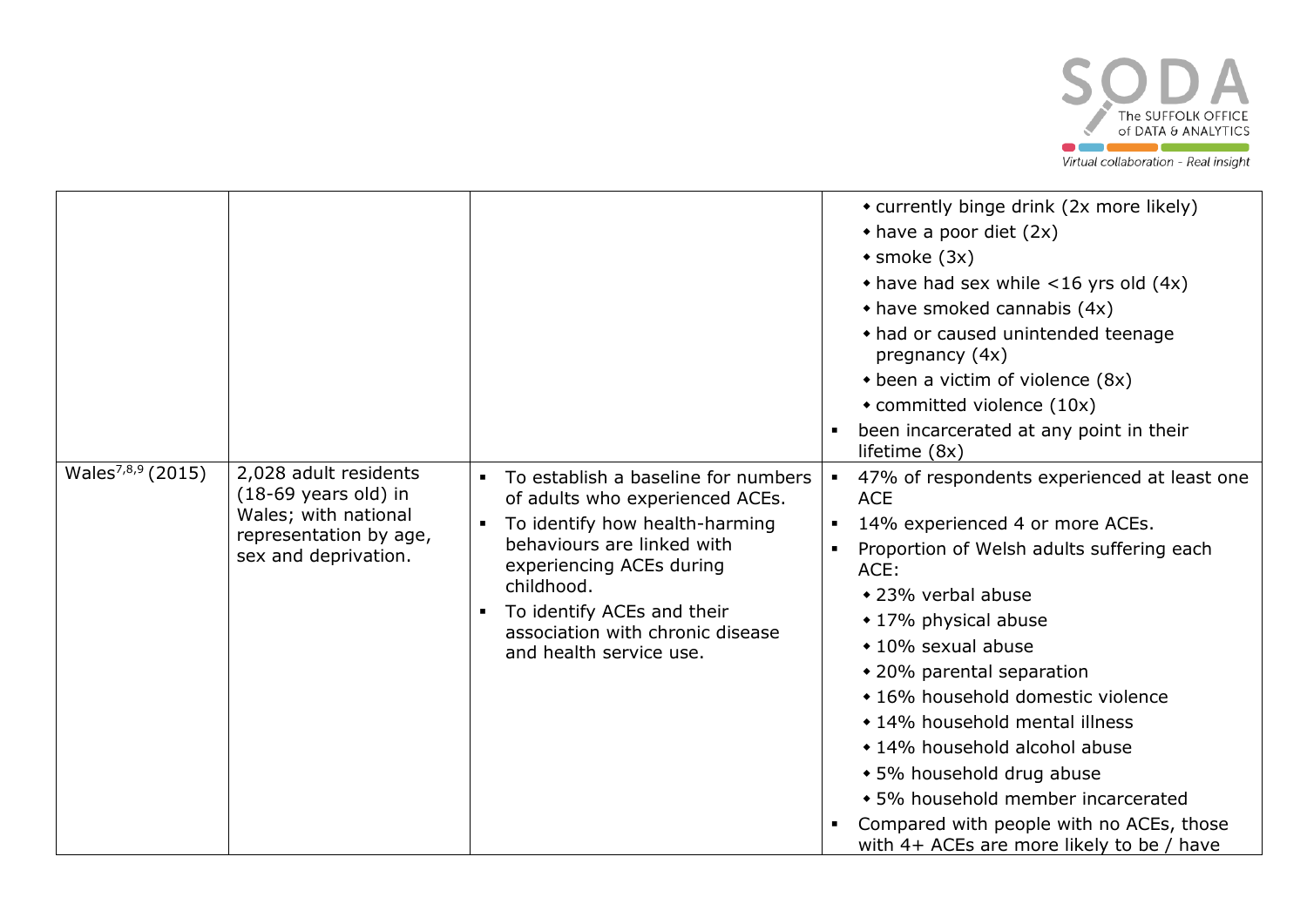

|                            |                                                                                                                                                                               |                                                                                                                                               | • a chronic disease (2x more likely) – $3x$<br>respiratory and heart diseases, 4x type 2<br>diabetes<br>$\bullet$ frequently visited GP (2x)<br>◆ attended A&E (3x)<br>• stayed overnight in hospital (3x)<br>$\bullet$ a high-risk drinker (4x)<br>• had or caused unintended teenage<br>pregnancy (6x)<br>$\bullet$ smoker (6x)<br>$\bullet$ had sex under the age of 16 yrs (6x)<br>$\bullet$ smoked cannabis (11x)<br>$\bullet$ been a victim of violence (14x)<br>• committed violence (15x)<br>• used crack cocaine or heroin (16x)<br>been incarcerated at any point in their<br>lifetime (20x) |
|----------------------------|-------------------------------------------------------------------------------------------------------------------------------------------------------------------------------|-----------------------------------------------------------------------------------------------------------------------------------------------|--------------------------------------------------------------------------------------------------------------------------------------------------------------------------------------------------------------------------------------------------------------------------------------------------------------------------------------------------------------------------------------------------------------------------------------------------------------------------------------------------------------------------------------------------------------------------------------------------------|
| Wales <sup>10</sup> (2017) | 2,005 representative<br>sample of 18-69 residents<br>in Wales.<br>Boost sample of 500<br>adults resident in<br>communities with higher<br>levels of spoken Welsh<br>language. | To identify the types of resilience<br>resources that may help protect<br>people who experience ACEs from<br>suffering their harmful effects. | 50% of respondents experienced at least one<br>ACE.<br>14% experienced 4 or more ACEs.<br>$\blacksquare$<br>Compared with people with no ACEs, those<br>$\blacksquare$<br>with 4+ ACEs are more likely to<br>• currently be receiving treatment for mental<br>illness (3.7x more likely)<br>• have ever received treatment for mental<br>illness $(6.1x)$<br>• have ever felt suicidal or self-harmed<br>(9.5x)                                                                                                                                                                                        |